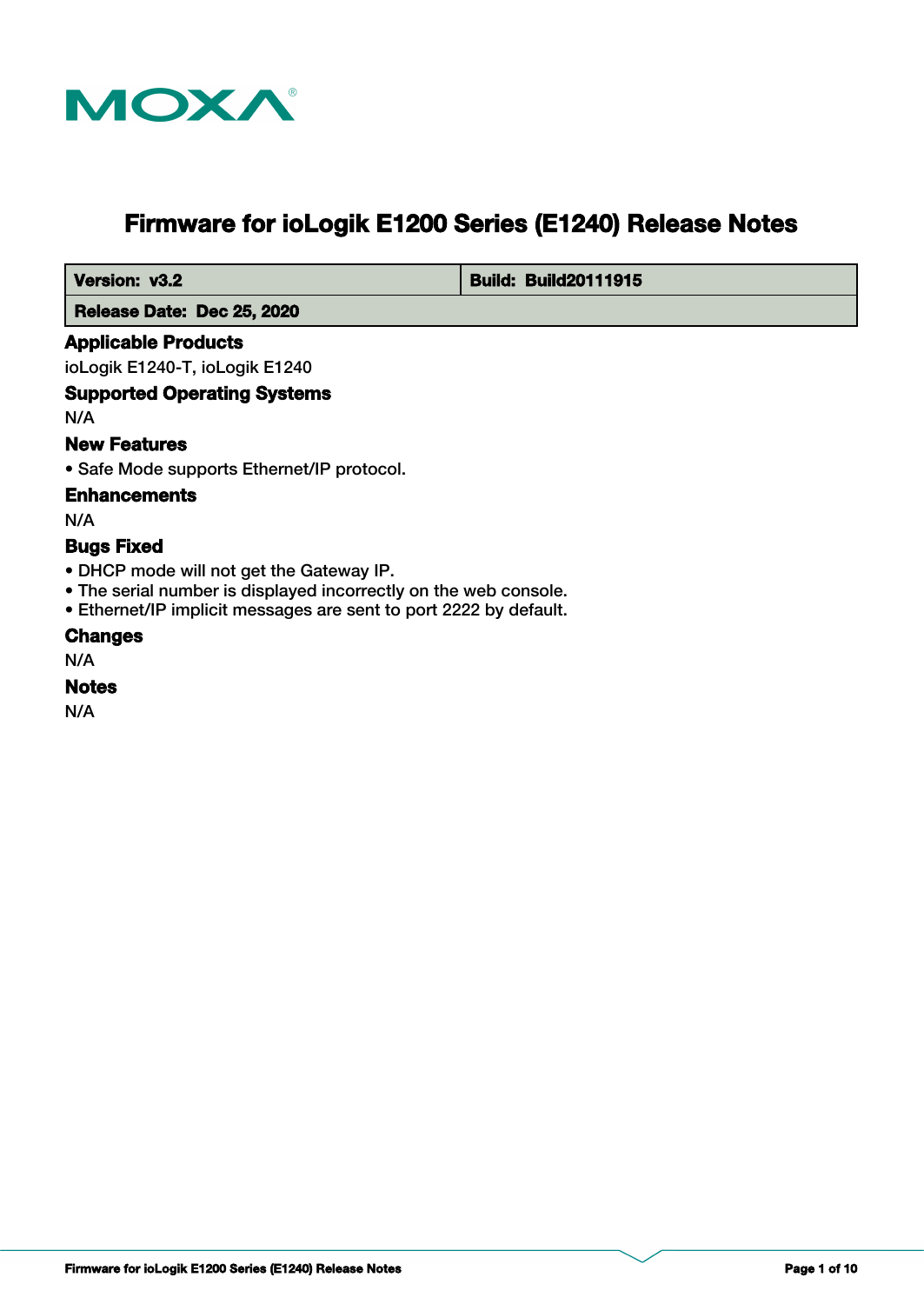

 **Version: v3.1 Build: N/A** 

 **Release Date: Nov 26, 2019**

## **Applicable Products**

ioLogik E1240, ioLogik E1240-T

#### **Supported Operating Systems**

N/A

## **New Features**

- EtherNet/IP registration on Moxa's licensing website is no longer required.
- Added case insensitive content-length for RESTful API.

## **Enhancements**

N/A

## **Bugs Fixed**

- Fixed inaccurate counter value when using Modbus to start a pulse (E1210/E1212/E1213).
- Fixed opposite on/off pulse width display on web console (E1211/E1212/E1214).
- Fixed that the offset scaling value will reset after changing the Alias name (E1260).
- Fixed self-rebooting when entering URL in the browser for the configuration file.
- Fixed EDS file import connection error.

• Fixed failure when using save counter on power failure and reset counter at the same time (E1210/E1212/E1213).

- Fixed inaccurate counter value when using high frequency (E1210/E1212/E1213).
- Fixed that the trap community name is not included in the export file.
- Fixed that EtherNet/IP cannot use the "Set Attribute Single" service.
- Added an enable RESTful API setting in the configuration file.

## **Changes**

N/A

## **Notes**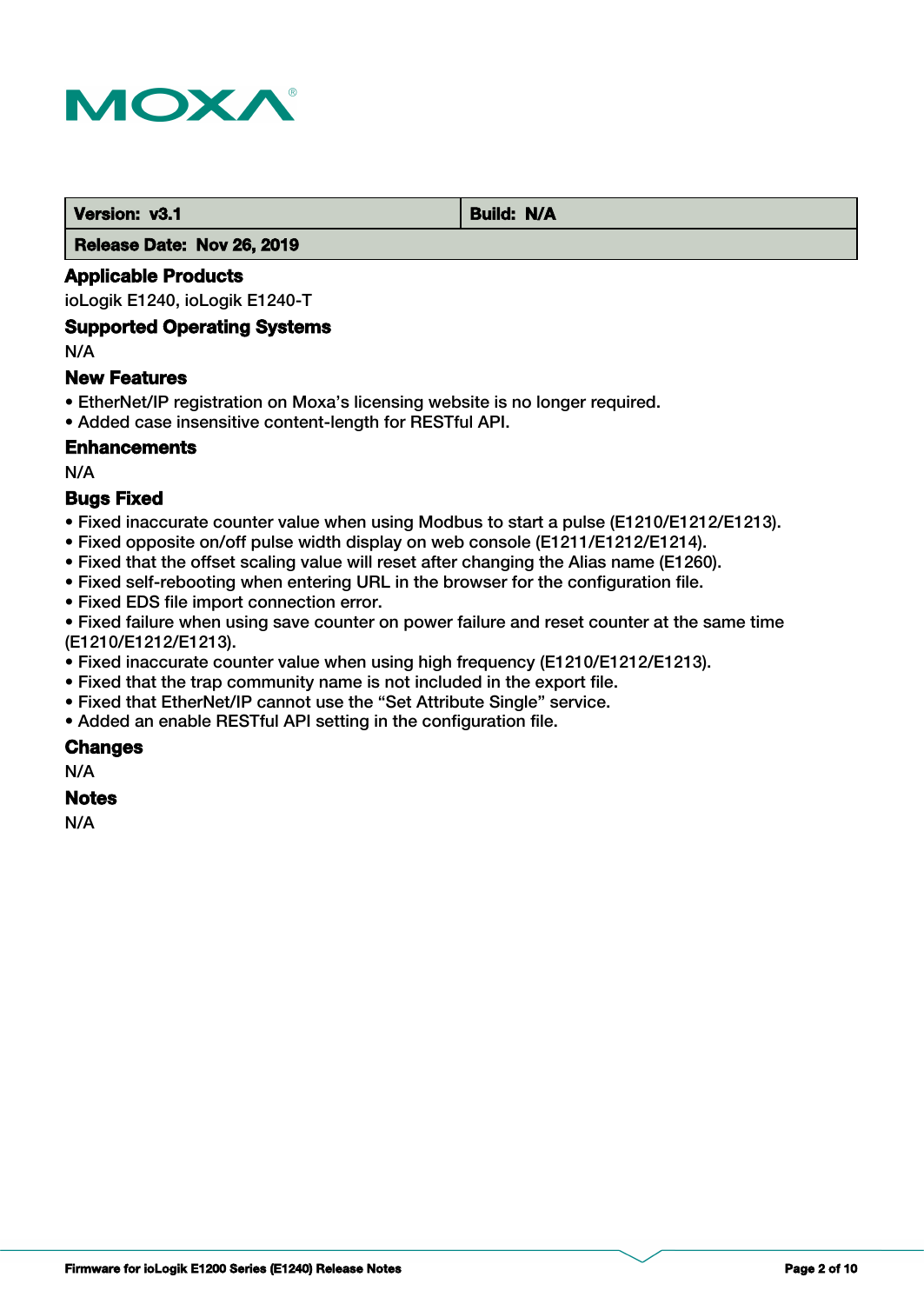

#### **Version: v3.0 Build: Build: Build17111512**

 **Release Date: Jan 16, 2018**

## **Applicable Products**

ioLogik E1240-T, ioLogik E1240

## **Supported Operating Systems**

N/A

#### **New Features**

- Added OPTIONS method for RESTful API.
- Added quick access URI for RESTful API.

## **Enhancements**

- Added SNMP Trap Community Setting on web console
- Mentioned max. 16 characters on password setting page

#### **Bugs Fixed**

- Fixed DHCP lease time did not ask for extension when half of the lease time elapsed.
- Closed IP forwarding function (Port 0).
- Closed UDP Port 161 when SNMP agent is disabled.
- Fixed invalid token issue on login page when using Firefox.
- Fixed RESTful API header case-sensitive issue.
- Fixed invalid token issue on Modbus Address setting page.

#### **Changes**

N/A

#### **Notes**

- This version of firmware works with the ioSearch V2.0 or later only.
- Update only the next or the previous released firmware version to prevent from system failure.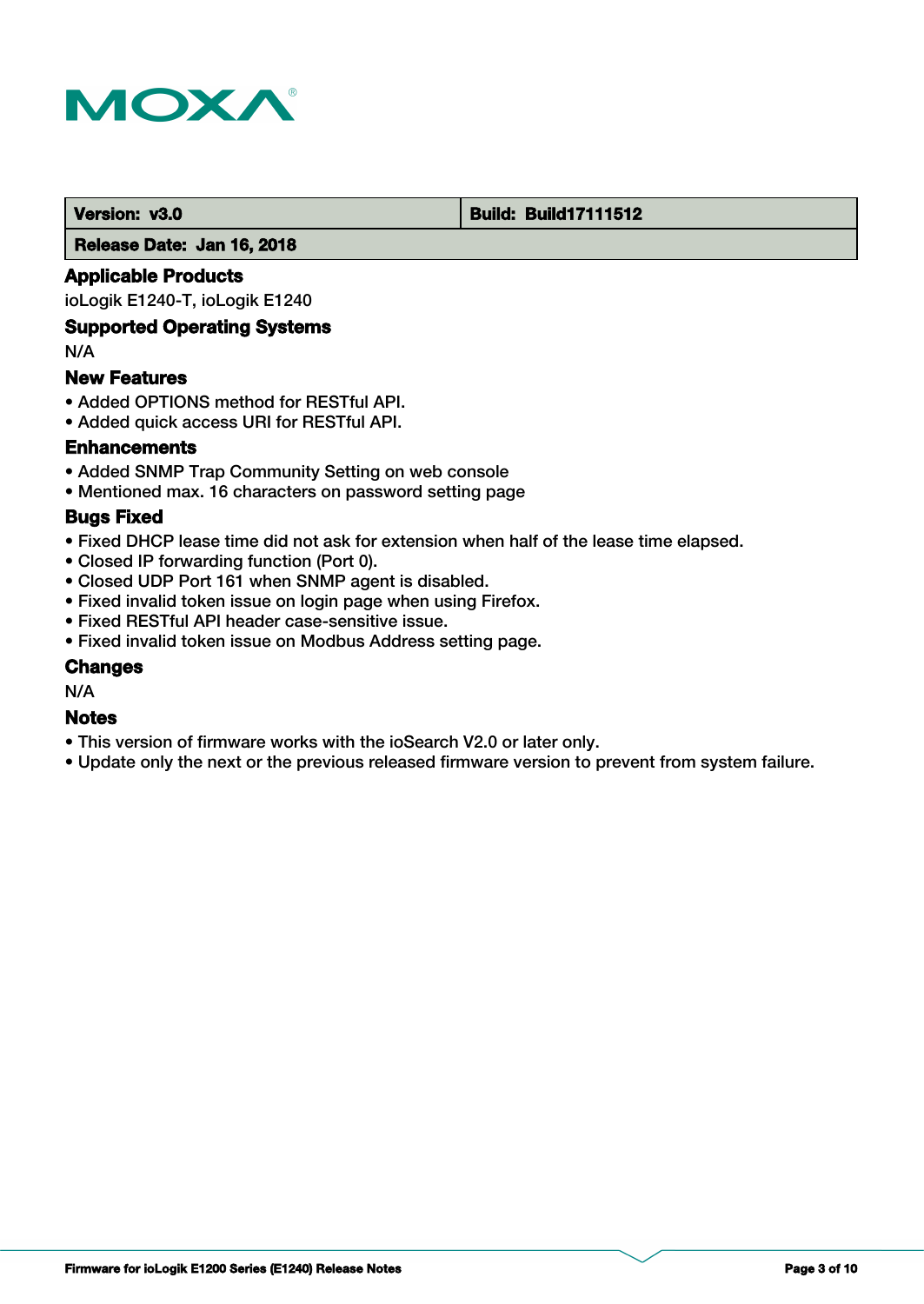

#### **Version: v2.4 Build: Build: Build16091211**

 **Release Date: N/A**

## **Applicable Products**

ioLogik E1240, ioLogik E1240-T

#### **Supported Operating Systems**

N/A

## **New Features**

- Added EtherNet/IP protocol.
- Added RESTful API.
- Added new registers for Modbus/TCP protocol.
- Added new OIDs of SNMP protocol.
- Modbus, EtherNet/IP, RESTful Services can be disabled (default: enable).
- Added sending heartbeat to 9500 port of MX-AOPC UA Server after heartbeat function is enabled.
- Increased password length from 8 to 16.
- Added checking special character function for preventing from Cross-Site Scripting.
- Changed sending password from GET to POST method.

#### **Enhancements**

N/A

## **Bugs Fixed**

- Fixed file transfer with Chrome browser issue (e.g. firmware update, configuration import or export).
- Fixed device may reboot when connecting to webpage after AI channel is disabled.
- Fixed wrong scaled value.

#### **Changes**

N/A

## **Notes**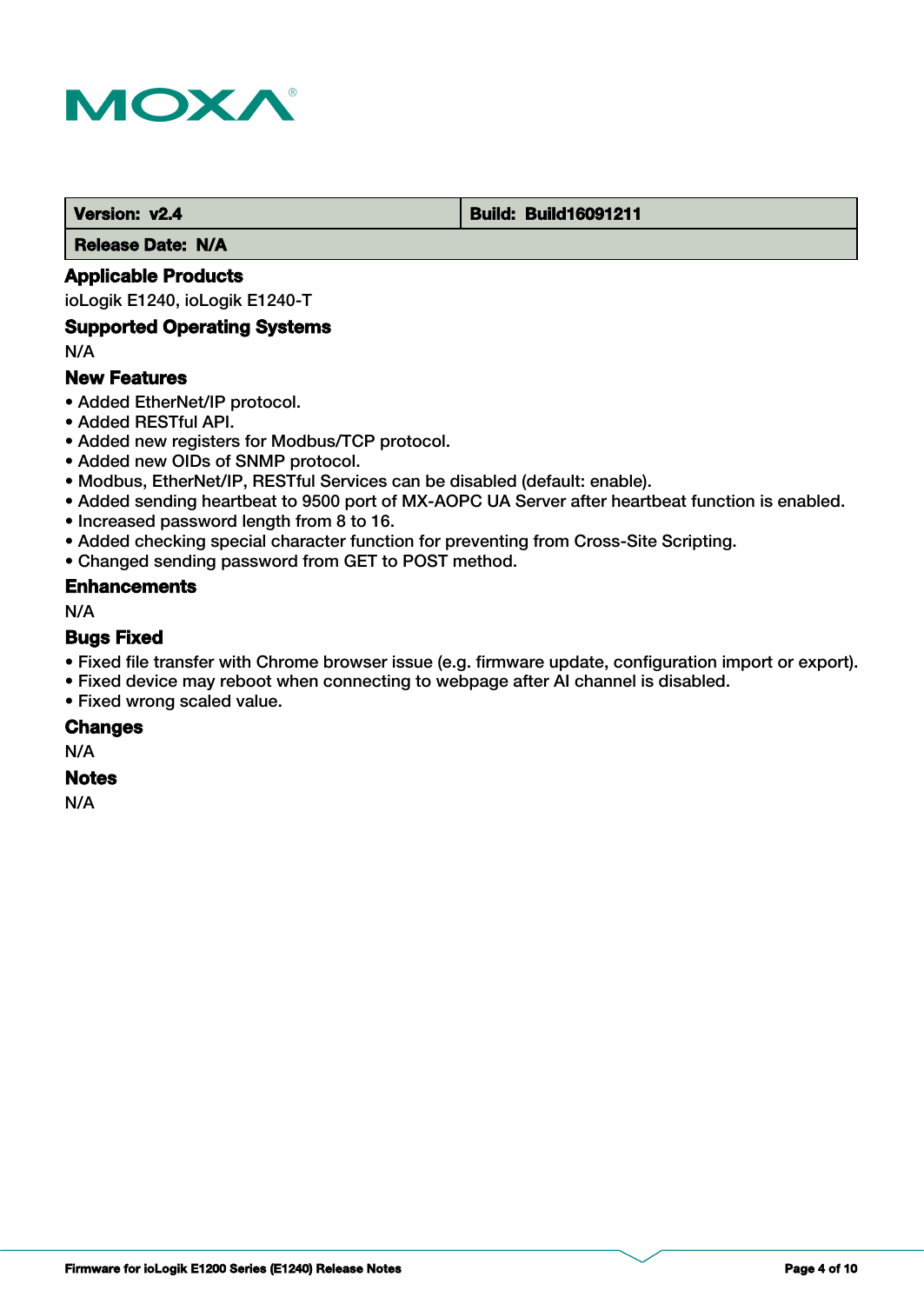

| Version: v2.3                                            | <b>Build: Build16053018</b> |
|----------------------------------------------------------|-----------------------------|
| <b>Release Date: N/A</b>                                 |                             |
| <b>Applicable Products</b>                               |                             |
| ioLogik E1240, ioLogik E1240-T                           |                             |
| <b>Supported Operating Systems</b>                       |                             |
| N/A                                                      |                             |
| <b>New Features</b>                                      |                             |
| . Improve protocol efficiency with ioLogik 2500 series . |                             |
| <b>Enhancements</b>                                      |                             |
| N/A                                                      |                             |
| <b>Bugs Fixed</b>                                        |                             |
| N/A                                                      |                             |
| <b>Changes</b>                                           |                             |
| N/A                                                      |                             |
| <b>Notes</b>                                             |                             |
| N/A                                                      |                             |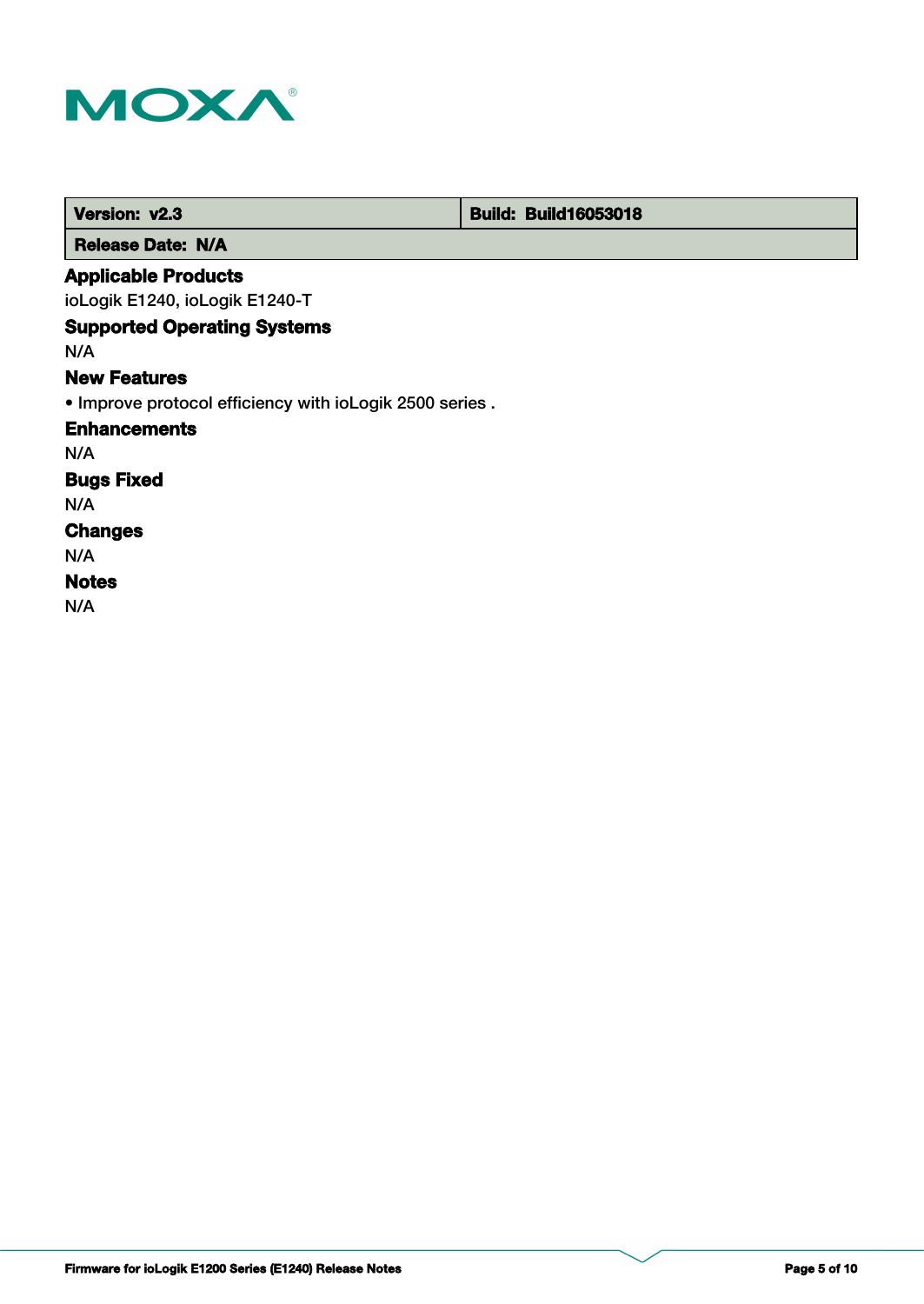

 **Version: v2.2 Build: Build: Build14121211** 

 **Release Date: N/A**

## **Applicable Products**

ioLogik E1240-T, ioLogik E1240

## **Supported Operating Systems**

N/A

#### **New Features**

• Support ioLogik 2500 expansion mode.

## **Enhancements**

N/A

## **Bugs Fixed**

- Unable to disable the P2P Heart beat interval.
- When the P2P client heartbeat is set to a value larger than 256, the time interval will be incorrect.

#### **Changes**

N/A

#### **Notes**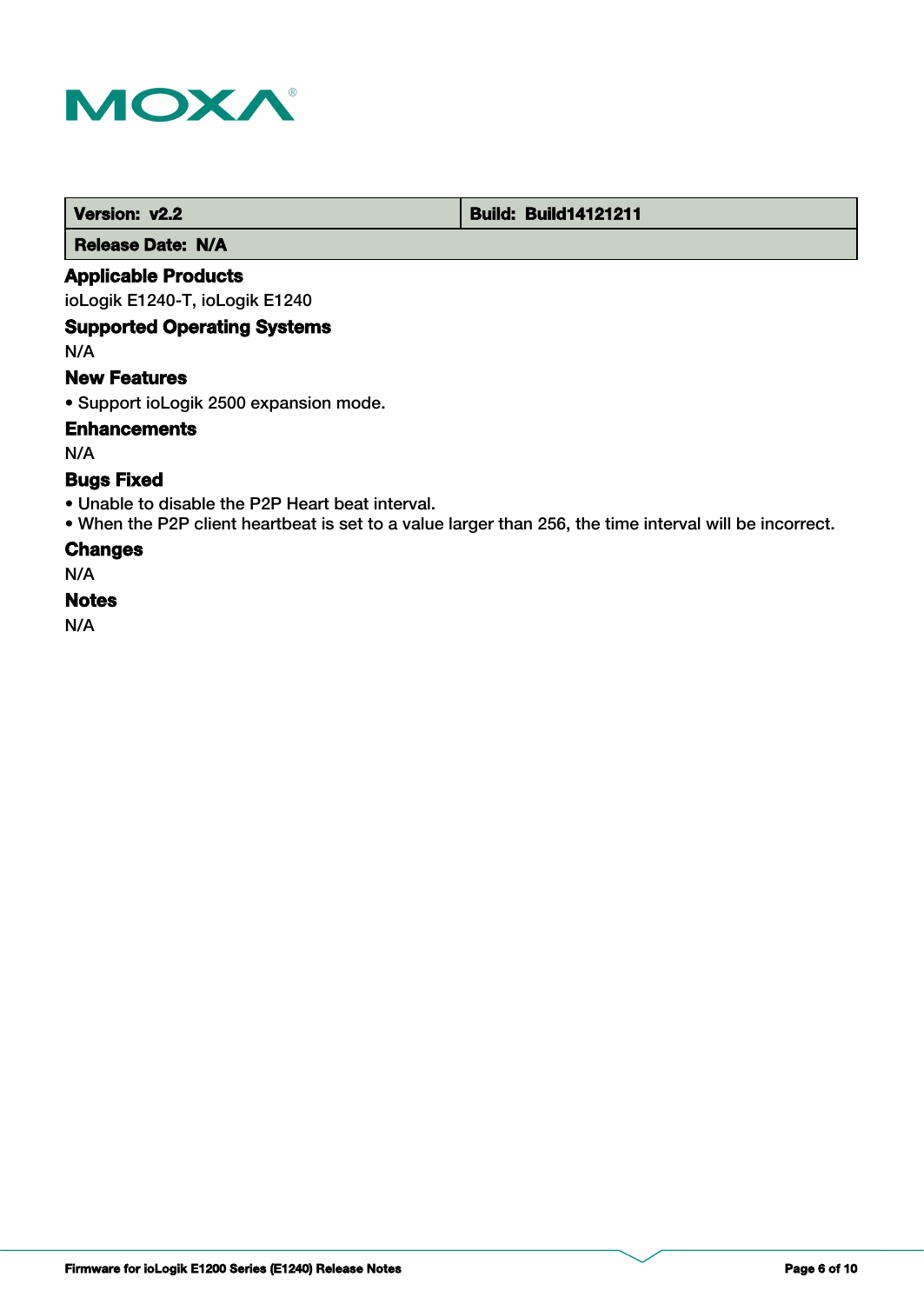

#### **Version: v2.0 Build: Build: Build13041515**

 **Release Date: N/A**

## **Applicable Products**

ioLogik E1240, ioLogik E1240-T

### **Supported Operating Systems**

N/A

### **New Features**

- Support SNMP protocol.
- Add P2P heartbeat function .

## **Enhancements**

N/A

## **Bugs Fixed**

- P2P AI OnChange function should send packet to AO.
- AI mode setting should be able setting in webpage.

#### **Changes**

N/A

#### **Notes**

- This version of firmware works with the ioSearch V1.5 or later only.
- Use web console when upgrading firmware from V1.0 to V1.10.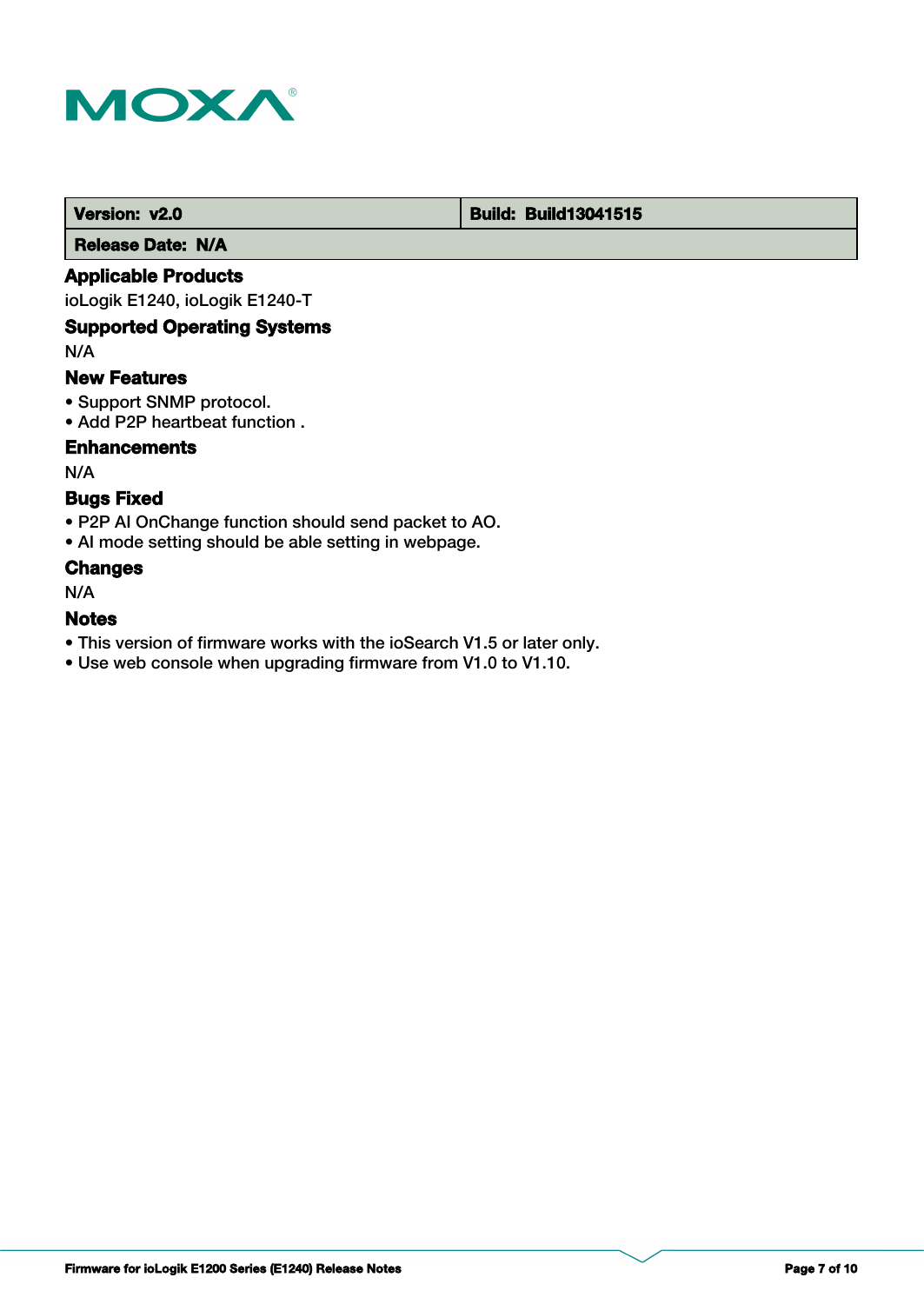

| Version: v1.10                                    | <b>Build: Build12020809</b> |
|---------------------------------------------------|-----------------------------|
| <b>Release Date: N/A</b>                          |                             |
| <b>Applicable Products</b>                        |                             |
| ioLogik E1240, ioLogik E1240-T                    |                             |
| <b>Supported Operating Systems</b>                |                             |
| N/A                                               |                             |
| <b>New Features</b>                               |                             |
| • Added AI range 0-20mA and 4-20mA Burn-Out mode. |                             |
| <b>Enhancements</b>                               |                             |
| N/A                                               |                             |
| <b>Bugs Fixed</b>                                 |                             |
| N/A                                               |                             |
| <b>Changes</b>                                    |                             |
| N/A                                               |                             |
| <b>Notes</b>                                      |                             |
| N/A                                               |                             |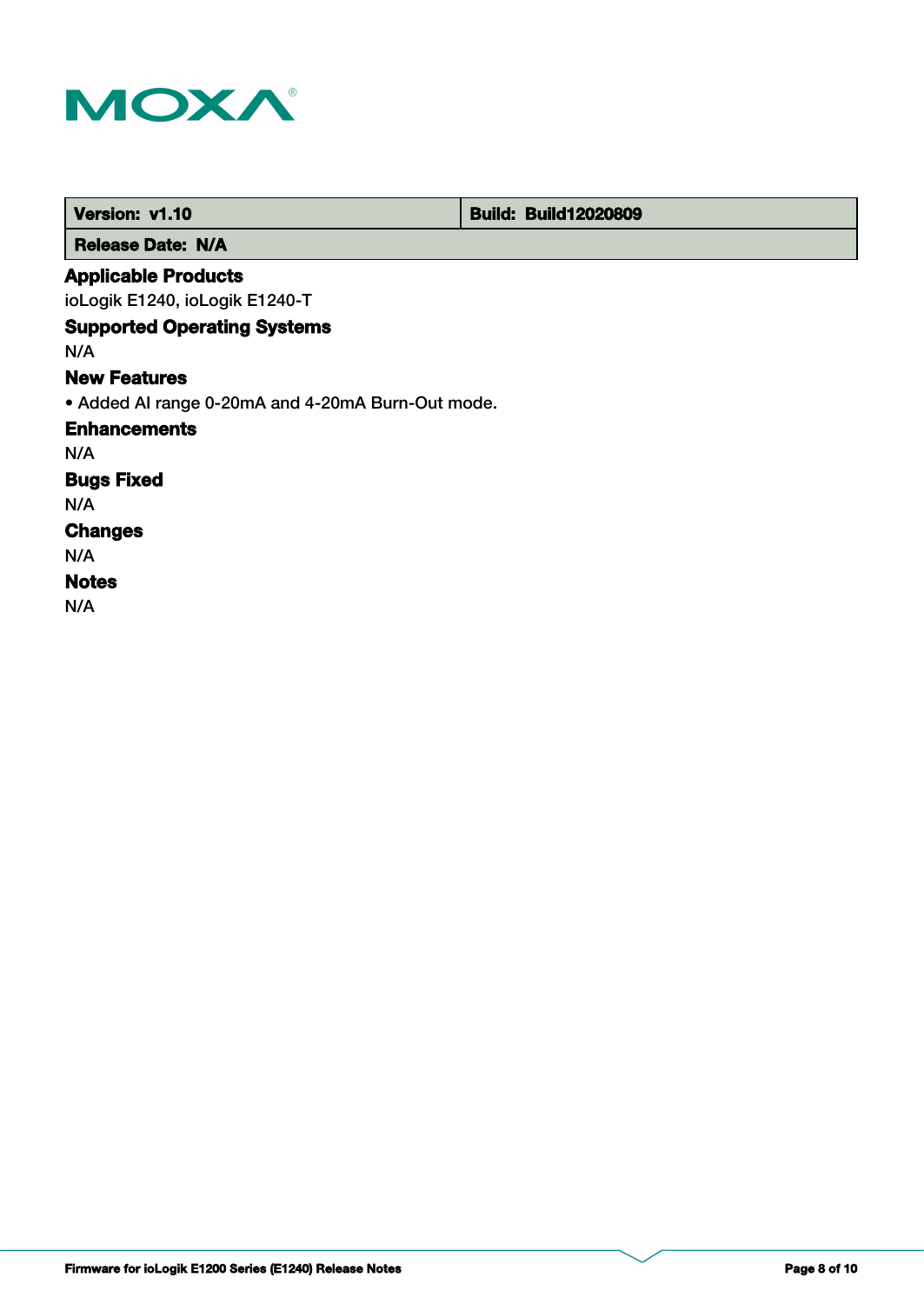

 **Version: v1.9 Build: Build: Build11112413** 

 **Release Date: N/A**

## **Applicable Products**

ioLogik E1240, ioLogik E1240-T

## **Supported Operating Systems**

N/A

## **New Features**

N/A

## **Enhancements**

• Ensured system to work properly after unstable power condition.

## **Bugs Fixed**

• Peer-to-peer status on overview page should not show "disable" after complete peer to peer settings.

#### **Changes**

N/A

## **Notes**